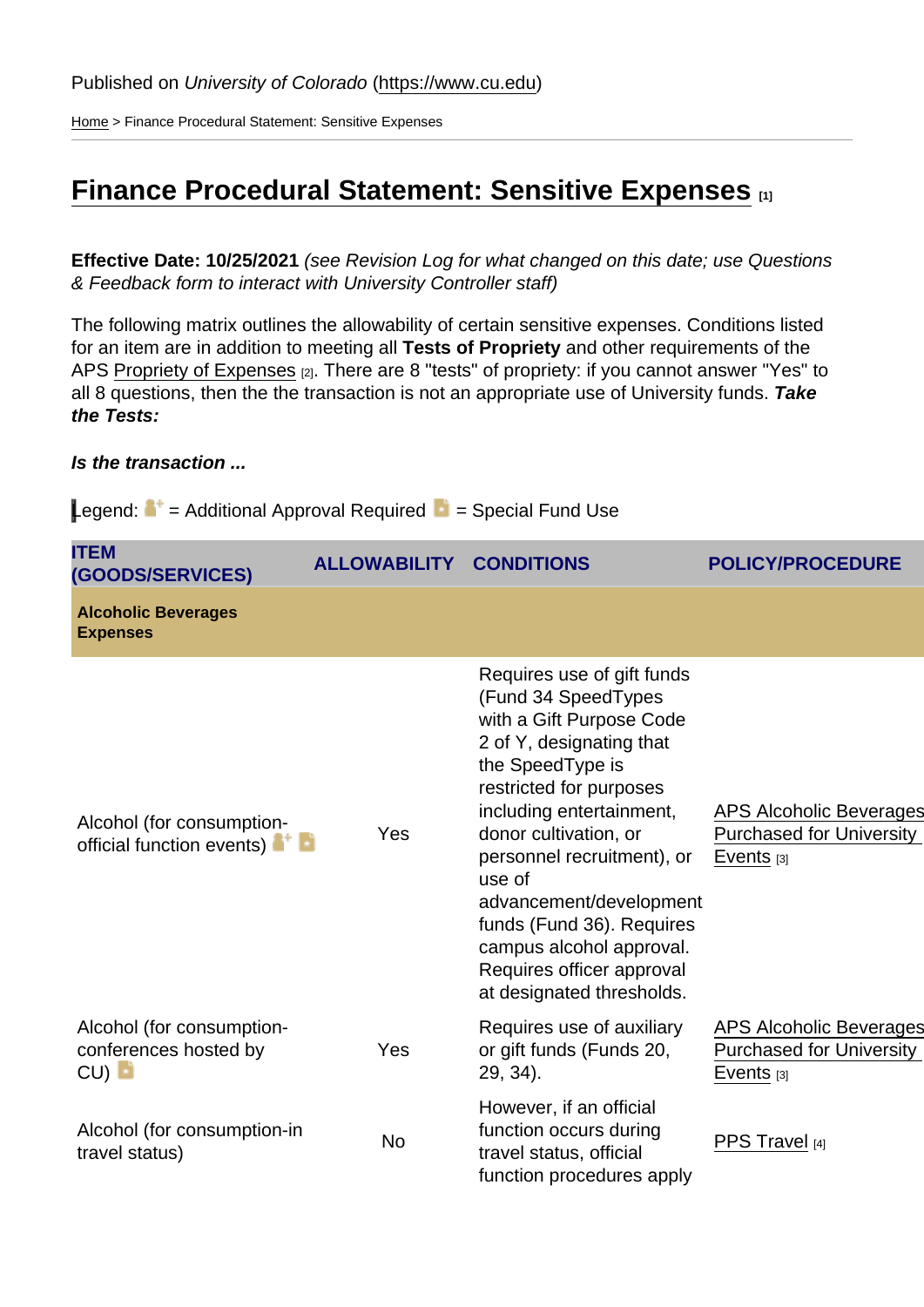| <b>ITEM</b><br>(GOODS/SERVICES)                   | <b>ALLOWABILITY</b> | <b>CONDITIONS</b>                                                                                                                                                                                     | POLICY/PROCEDURE                                                           |
|---------------------------------------------------|---------------------|-------------------------------------------------------------------------------------------------------------------------------------------------------------------------------------------------------|----------------------------------------------------------------------------|
| Alcohol (for resale by<br>licensed establishment) | Yes                 |                                                                                                                                                                                                       | APS Alcoholic Beverages<br><b>Purchased for University</b><br>Events $[3]$ |
| Alcohol (for non-<br>consumption purposes)        | Yes                 | For research purposes<br>and for other purposes<br>that do not include<br>personal consumption<br>(e.g., using alcohol as an<br>ingredient in the<br>preparation of food or for<br>cleaning costumes) | APS Alcoholic Beverages<br><b>Purchased for University</b><br>Events $[3]$ |

| Automobile - Related<br><b>Expenses</b>                                                                                                                                   |           |                                                |                |
|---------------------------------------------------------------------------------------------------------------------------------------------------------------------------|-----------|------------------------------------------------|----------------|
| University - owned vehicle<br>expenses                                                                                                                                    | Yes       | APS Operation of<br><b>University Vehicles</b> |                |
| Commercial vehicle rental<br>expenses or trip fares, or<br>taxi/shuttle service                                                                                           | Yes       |                                                | PPS Travel [5] |
| Private vehicle expenses                                                                                                                                                  | Yes       | (only mileage is<br>reimbursable)              | PPS Travel [5] |
| Insurance                                                                                                                                                                 | Yes       |                                                | PPS Travel [5] |
| Moving or stationary<br>vehicle violation tickets                                                                                                                         | <b>No</b> |                                                |                |
| <b>Break Room Equipment</b><br><b>Expenses</b>                                                                                                                            |           |                                                |                |
| Basic equipment for taking<br>meals or snacks within the<br>workplace, such as simple<br>refrigerators, microwaves,<br>stoves, coffee pots,<br>toasters, water filtration | Yes       |                                                |                |
| Equipment for employee<br>entertainment (e.g.,<br>audiovisual equipment<br>such as DVD players)                                                                           | <b>No</b> |                                                |                |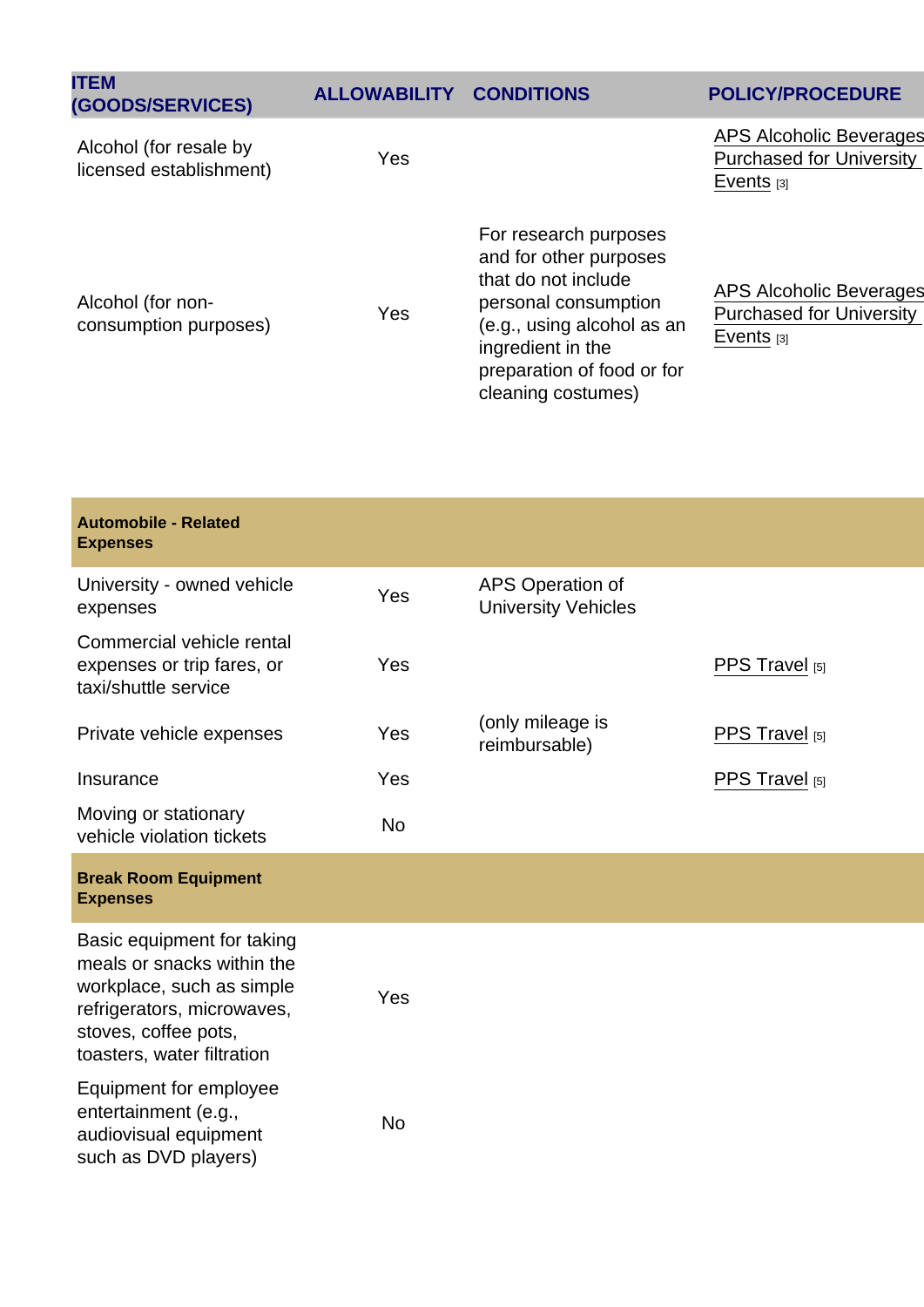| <b>ITEM</b><br>(GOODS/SERVICES)                                                                            | <b>ALLOWABILITY</b> | <b>CONDITIONS</b>                                                                                                                                                                                                                                                                                     | POLICY/PROCEDURE                                                                                                                                                                                       |
|------------------------------------------------------------------------------------------------------------|---------------------|-------------------------------------------------------------------------------------------------------------------------------------------------------------------------------------------------------------------------------------------------------------------------------------------------------|--------------------------------------------------------------------------------------------------------------------------------------------------------------------------------------------------------|
| <b>Conference Expenses</b>                                                                                 |                     |                                                                                                                                                                                                                                                                                                       |                                                                                                                                                                                                        |
| Costs of conferences<br>hosted by CU                                                                       | Yes                 | It is assumed that<br>wherever possible,<br>conference registration<br>fees cover the cost of<br>food, decorations, awards,<br>and other needs of the<br>conference                                                                                                                                   |                                                                                                                                                                                                        |
| Costs of attendance at<br>conferences hosted by<br>other entities                                          | Yes                 |                                                                                                                                                                                                                                                                                                       | PPS Travel [5]                                                                                                                                                                                         |
| <b>Donation Expenses</b>                                                                                   |                     |                                                                                                                                                                                                                                                                                                       |                                                                                                                                                                                                        |
| Donations to other entities<br>including food, travel, and<br>other expenses in support<br>of the donation | <b>No</b>           | Unless waiver obtained as<br>set forth in the                                                                                                                                                                                                                                                         | APS Donations [6]                                                                                                                                                                                      |
| Donor Cultivation,<br>Solicitation, and<br><b>Stewardship Expenses</b>                                     |                     |                                                                                                                                                                                                                                                                                                       |                                                                                                                                                                                                        |
| Incurred to raise support<br>for the University or<br>University of Colorado<br>Foundation                 | Yes                 | Requires use of<br>advancement/development<br>funds (Fund 36), or use of<br>gift funds (Fund 34<br>Speed Types with a Gift<br>Purpose Code 2 of Y,<br>designating that the<br>SpeedType is restricted<br>for purposes including<br>entertainment, donor<br>cultivation, or personnel<br>recruitment). | If including what would<br>otherwise be considered<br>fundraising events, see<br><b>Accounting Handbook</b><br><b>Chapter Fundraising Ever</b><br>$^{[7]}$<br>See also Fundraising<br>Expenses, below. |
| <b>Family Members</b>                                                                                      |                     |                                                                                                                                                                                                                                                                                                       |                                                                                                                                                                                                        |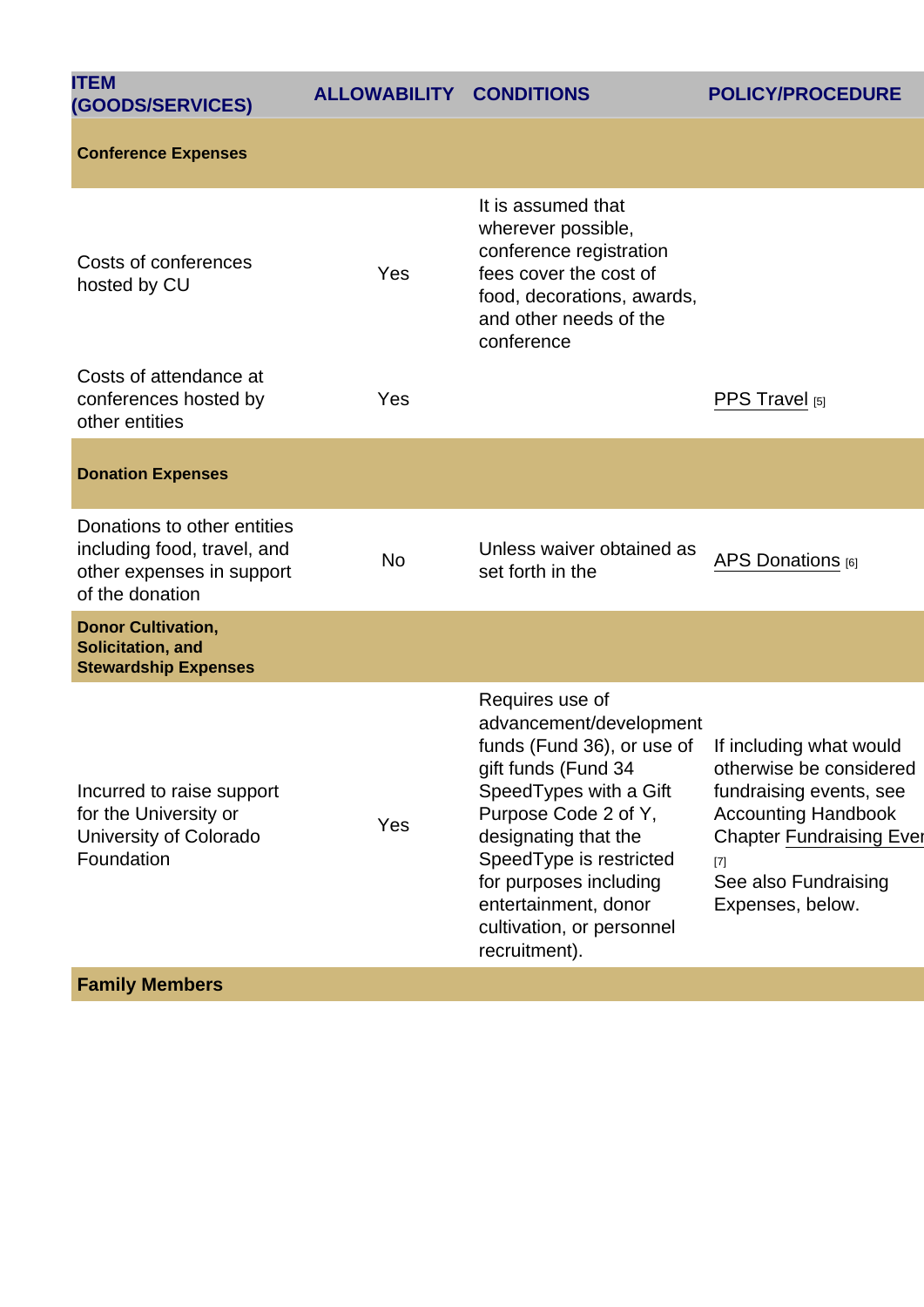| <b>ITEM</b>                                                                                                                                |                     |                                                                                                                                                                                                                                                                                                                                                                                                                                                                                                                                                                                                    |                                                                                                                                                       |
|--------------------------------------------------------------------------------------------------------------------------------------------|---------------------|----------------------------------------------------------------------------------------------------------------------------------------------------------------------------------------------------------------------------------------------------------------------------------------------------------------------------------------------------------------------------------------------------------------------------------------------------------------------------------------------------------------------------------------------------------------------------------------------------|-------------------------------------------------------------------------------------------------------------------------------------------------------|
| (GOODS/SERVICES)                                                                                                                           | <b>ALLOWABILITY</b> | <b>CONDITIONS</b>                                                                                                                                                                                                                                                                                                                                                                                                                                                                                                                                                                                  | POLICY/PROCEDURE                                                                                                                                      |
| <b>Family Members</b><br>(participation in university<br>events)                                                                           | Yes                 | Family member<br>participation in official<br>function events should be<br>limited to those<br>appropriate, e.g.,<br>employee's spouse or<br>domestic/civil union<br>partner, although in<br>certain circumstances<br>(such as appreciation or<br>retirement functions), it<br>may be appropriate for<br>additional family members<br>to attend. There are also<br>instances, such as<br>external community<br>relations or fundraising<br>functions, where it may be<br>deemed necessary for<br>immediate family<br>members to attend an<br>event for the purpose of<br>promoting the University. | <b>FPS Recognition &amp; Traini</b><br>[8], FPS Complimentary<br><b>Tickets and Related</b><br><b>Expenses for Employees</b><br>and Non-Employees [9] |
| <b>Fetal Tissue</b>                                                                                                                        |                     |                                                                                                                                                                                                                                                                                                                                                                                                                                                                                                                                                                                                    |                                                                                                                                                       |
| Human                                                                                                                                      | Yes                 | Requires requisition in CU<br>Marketplace regardless of<br>dollar amount<br>Requires purchase from<br>authorized supplier                                                                                                                                                                                                                                                                                                                                                                                                                                                                          | Purchasing agent for this<br>commodity [10]                                                                                                           |
| Flowers, Fruit Baskets,<br><b>Token Gifts, Greeting Cards</b><br>(if provided for recognition,<br>then see Recognition<br>Expenses, below) |                     |                                                                                                                                                                                                                                                                                                                                                                                                                                                                                                                                                                                                    |                                                                                                                                                       |
| For decorative purposes<br>associated with an official<br>function                                                                         | Yes                 |                                                                                                                                                                                                                                                                                                                                                                                                                                                                                                                                                                                                    |                                                                                                                                                       |
| For expressing holiday, get-<br>well, or congratulation<br>wishes                                                                          | <b>No</b>           |                                                                                                                                                                                                                                                                                                                                                                                                                                                                                                                                                                                                    |                                                                                                                                                       |
| For purposes of<br>recognition (e.g., length of<br>service, merit, etc.)                                                                   | Yes                 | Must comply with<br><b>Recognition &amp; Training</b><br>procedures                                                                                                                                                                                                                                                                                                                                                                                                                                                                                                                                | <b>FPS Recognition &amp; Traini</b><br>[8]                                                                                                            |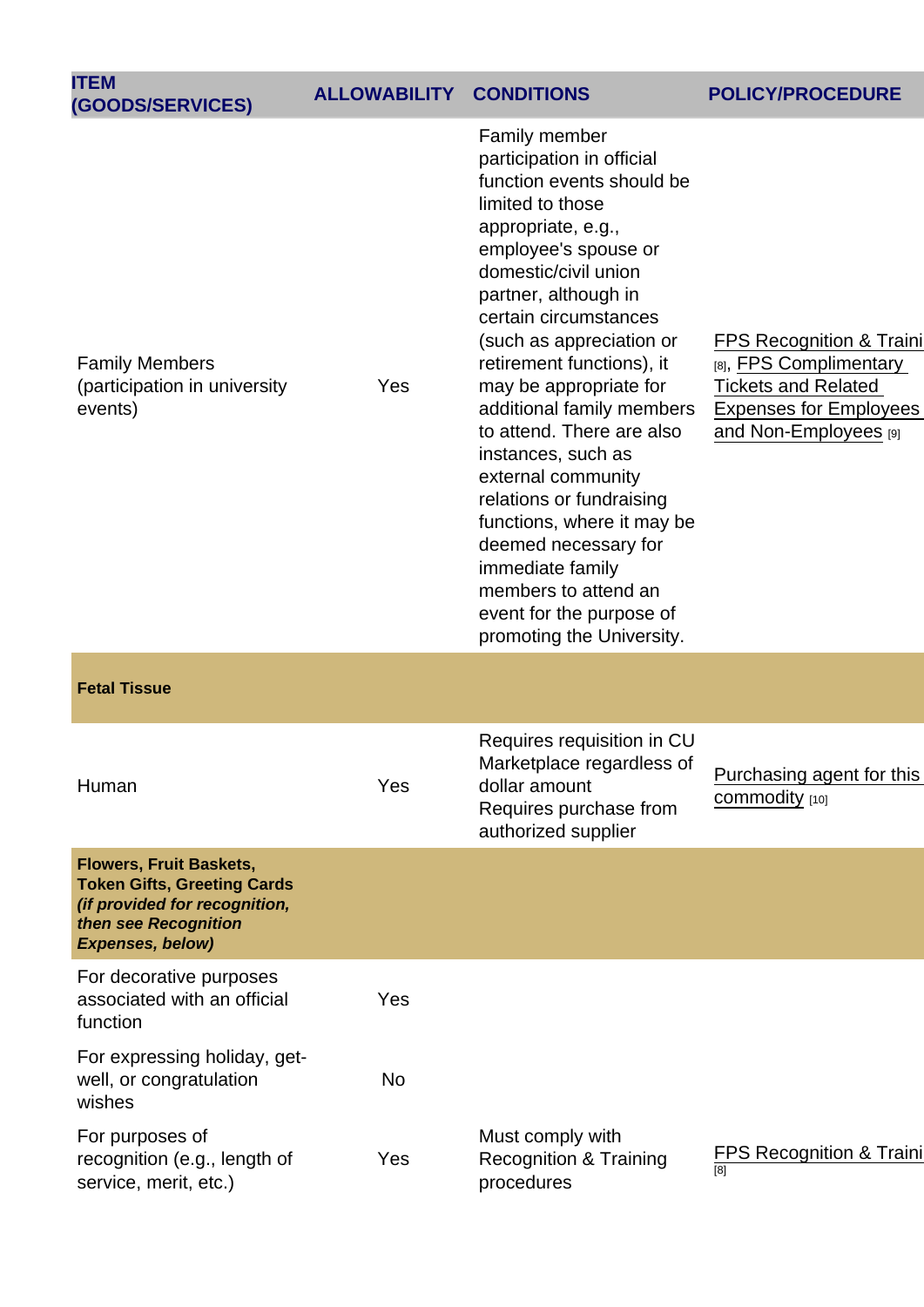| <b>ITEM</b><br>(GOODS/SERVICES)                                                                                                                                                                                                                                                                                                                                                                                            | <b>ALLOWABILITY CONDITIONS</b> |                                                                                                                                                                                                                                                                                                       | <b>POLICY/PROCEDURE</b> |
|----------------------------------------------------------------------------------------------------------------------------------------------------------------------------------------------------------------------------------------------------------------------------------------------------------------------------------------------------------------------------------------------------------------------------|--------------------------------|-------------------------------------------------------------------------------------------------------------------------------------------------------------------------------------------------------------------------------------------------------------------------------------------------------|-------------------------|
| For community relations<br>(external)<br>support/indications of<br>goodwill or esteem,<br>restricted to individuals or<br>organizations who have, or<br>may have, connections to<br>the system or campus<br>instructional, educational,<br>research, or public service<br>missions                                                                                                                                         | Yes                            | Requires approval by the<br>appropriate officer                                                                                                                                                                                                                                                       |                         |
| For donor cultivation,<br>solicitation, and<br>stewardship                                                                                                                                                                                                                                                                                                                                                                 | Yes                            | Requires use of<br>advancement/development<br>funds (Fund 36), or use of<br>gift funds (Fund 34<br>Speed Types with a Gift<br>Purpose Code 2 of Y,<br>designating that the<br>SpeedType is restricted<br>for purposes including<br>entertainment, donor<br>cultivation, or personnel<br>recruitment). |                         |
| For expressing<br>condolences upon the<br>death of current students                                                                                                                                                                                                                                                                                                                                                        | Yes                            | Requires approval by the<br>appropriate officer                                                                                                                                                                                                                                                       |                         |
| For all major life events for<br>the employee or immediate<br>family member of the<br>employee. Immediate family<br>is a spouse, domestic<br>partners, civil union partner,<br>dependent child, or parent.<br>(Note that major life events,<br>as considered by this<br>procedural statement, are<br>birth, death, and significant<br>illnesses. Birthdays and<br>minor illnesses-e.g., colds<br>and flu-are not covered.) | Yes                            | Requires approval by the<br>appropriate officer                                                                                                                                                                                                                                                       |                         |

**Food and Related Consumables**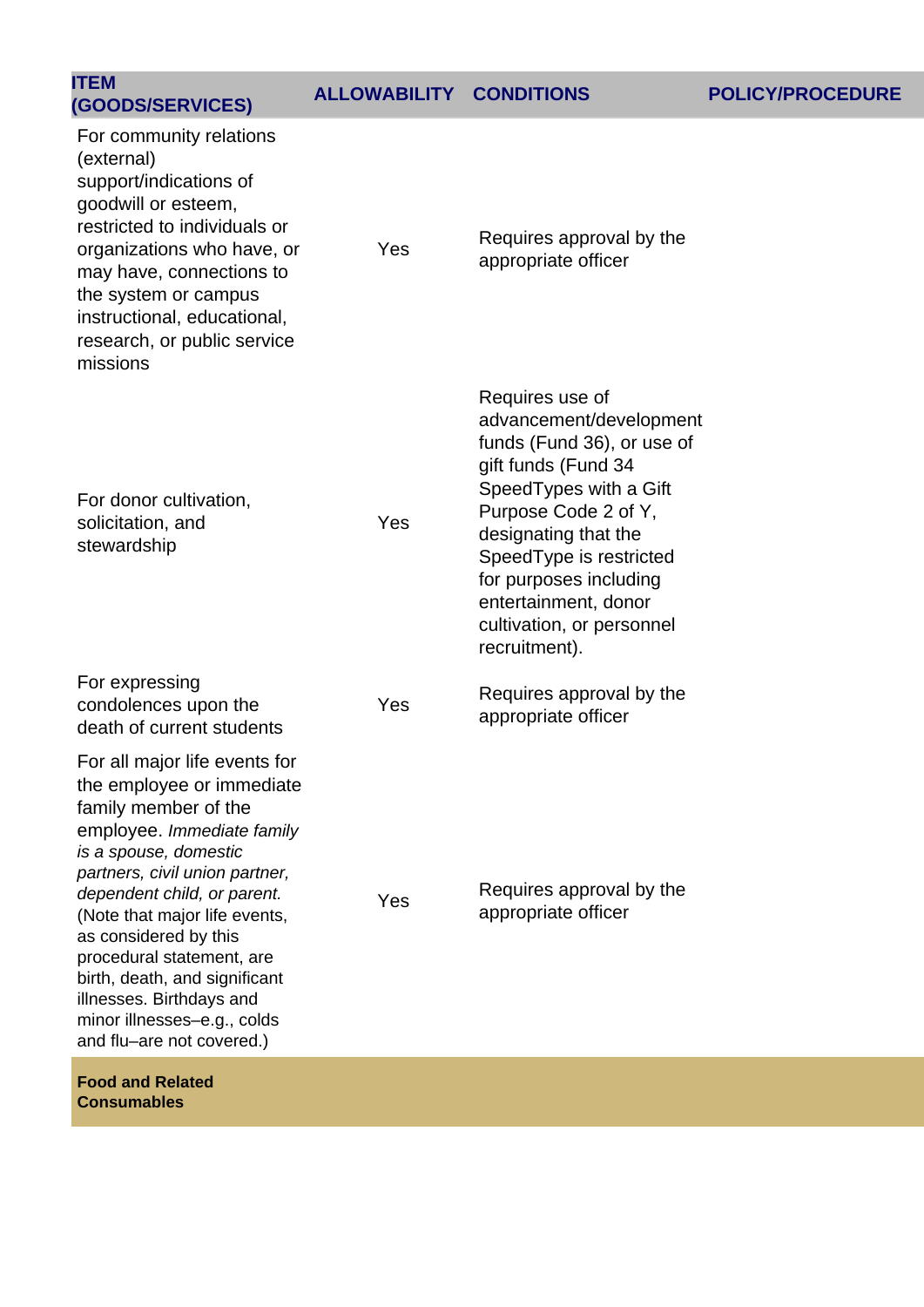| <b>ITEM</b><br>(GOODS/SERVICES)                                                                                                                                                                                                                                                                                                                                         | <b>ALLOWABILITY</b> | <b>CONDITIONS</b>                                                                                                                                                                                                                                                                                                                                                                                                                                                      | <b>POLICY/PROCEDURE</b>     |
|-------------------------------------------------------------------------------------------------------------------------------------------------------------------------------------------------------------------------------------------------------------------------------------------------------------------------------------------------------------------------|---------------------|------------------------------------------------------------------------------------------------------------------------------------------------------------------------------------------------------------------------------------------------------------------------------------------------------------------------------------------------------------------------------------------------------------------------------------------------------------------------|-----------------------------|
| Food and related<br>consumable items for the<br>employee's personal<br>consumption (not in travel<br>status and not at official<br>functions)                                                                                                                                                                                                                           | No                  |                                                                                                                                                                                                                                                                                                                                                                                                                                                                        |                             |
| Consumable items<br>necessary to maintain the<br>cleanliness of employee<br>break room, such as paper<br>towels, dish detergent, and<br>sponges.<br>Does not include items<br>such as plates and<br>silverware.                                                                                                                                                         | Yes                 |                                                                                                                                                                                                                                                                                                                                                                                                                                                                        |                             |
| Beverage service available<br>in the general public area<br>or reception area of an<br>organizational unit hosted<br>by a university employee<br>who is (1) either at/above<br>the level of Chair/Director,<br>or (2) involved in donor<br>cultivation, solicitation, and<br>stewardship activities.<br>Prohibited in individual<br>offices of university<br>employees. | Yes                 | Service must be intended<br>for official guests of the<br>University (i.e., non-<br>employees)<br>For donor cultivation,<br>solicitation, and<br>stewardship, requires use<br>of<br>advancement/development<br>funds (Fund 36), or use of<br>gift funds (Fund 34<br>Speed Types with a Gift<br>Purpose Code 2 of Y,<br>designating that the<br>SpeedType is restricted<br>for purposes including<br>entertainment, donor<br>cultivation, or personnel<br>recruitment). |                             |
| Food for events                                                                                                                                                                                                                                                                                                                                                         |                     |                                                                                                                                                                                                                                                                                                                                                                                                                                                                        |                             |
| For official<br>functions-common types<br>of events include:                                                                                                                                                                                                                                                                                                            | Yes                 | For all these events, see                                                                                                                                                                                                                                                                                                                                                                                                                                              | FPS Official Functions [11] |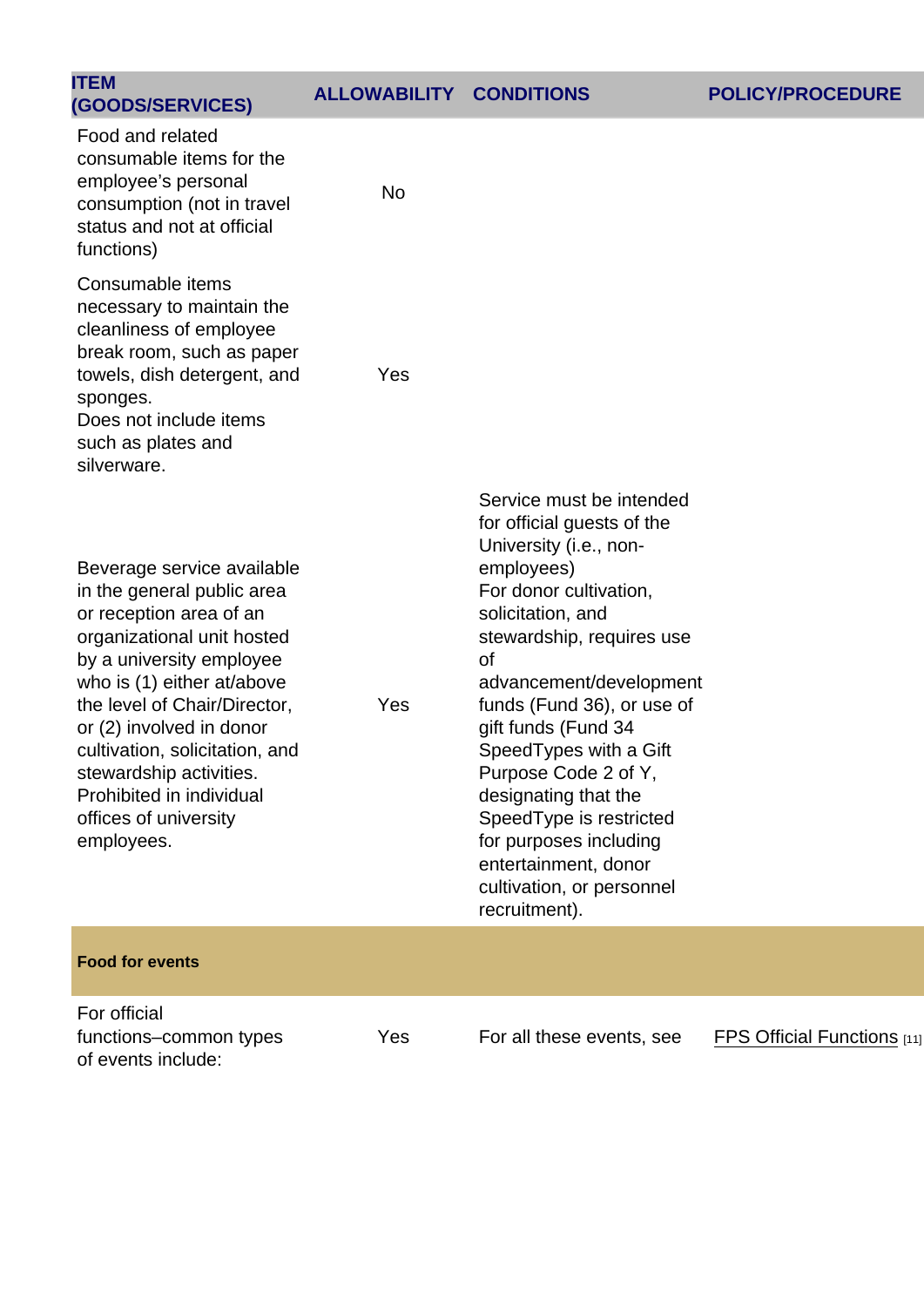### **(GOODS/SERVICES) ALLOWABILITY CONDITIONS POLICY/PROCEDURE**

| <b>ITEM</b><br>(GOODS/SERVICES)                                                                                                         | <b>ALLOWABILITY CONDITIONS</b> |                                                                                                                                                                                                                                                                                                                                                                                             |
|-----------------------------------------------------------------------------------------------------------------------------------------|--------------------------------|---------------------------------------------------------------------------------------------------------------------------------------------------------------------------------------------------------------------------------------------------------------------------------------------------------------------------------------------------------------------------------------------|
| Community relation<br>functions, external -<br>directly related to<br>University's<br>instructional/research/public<br>service mission; | Yes                            |                                                                                                                                                                                                                                                                                                                                                                                             |
| Donor cultivation,<br>solicitation, and<br>stewardship official<br>functions;                                                           | Yes                            | Requires use of<br>advancement/development<br>funds (Fund 36), or use of<br>gift funds (Fund 34<br>Speed Types with a Gift<br>Purpose Code 2 of Y,<br>designating that the<br>SpeedType is restricted<br>for purposes including<br>entertainment, donor<br>cultivation, or personnel<br>recruitment).<br>See also Donor<br>Cultivation, Solicitation,<br>and Stewardship<br>Expenses, above |
| Employee<br>recognition/appreciation<br>events and retirement<br>functions;                                                             | Yes                            | For recognition events,<br>see also Recognition<br>Expenses, below                                                                                                                                                                                                                                                                                                                          |
| Goodwill functions - for<br>official guests/volunteers to<br>indicate goodwill or esteem;                                               | Yes                            |                                                                                                                                                                                                                                                                                                                                                                                             |
| Recruitment functions - to<br>enlist new employees,<br>faculty, post-/pre-<br>doctorates, student<br>athletes, etc.;                    | Yes                            | For recruitment functions,<br>see also Recruiting Costs<br>for Prospective<br>Employees/Students,<br>below. Note that for<br>student athletes, athletic<br>policies also apply                                                                                                                                                                                                              |
| Training functions;                                                                                                                     | Yes                            | For training functions, see<br>also Training Expenses,<br>below                                                                                                                                                                                                                                                                                                                             |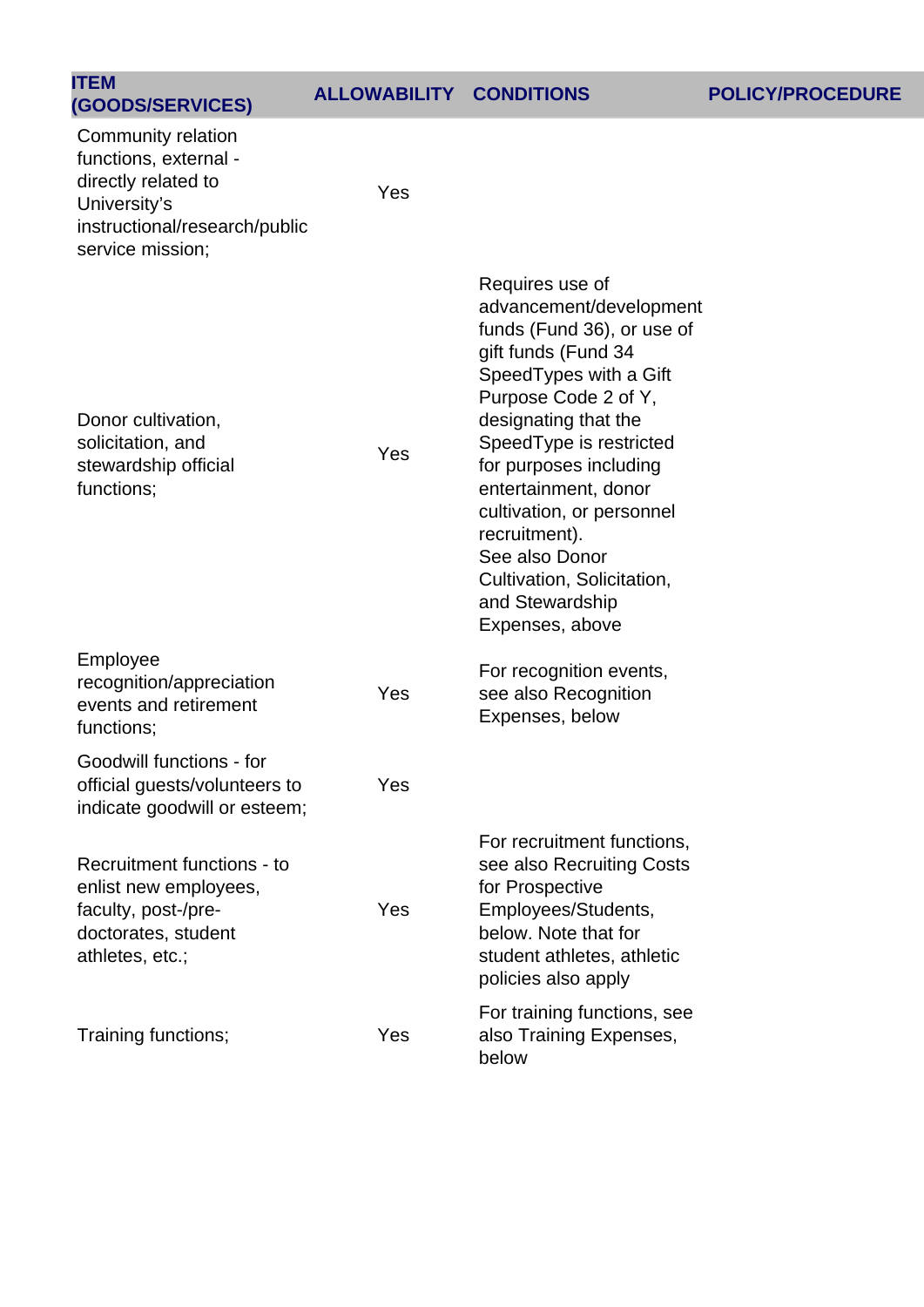| <b>ITEM</b><br>(GOODS/SERVICES)                                                                                                                                                                         | <b>ALLOWABILITY</b> | <b>CONDITIONS</b>                                                                                                                                                                                                                                                               | POLICY/PROCEDURE                                                        |
|---------------------------------------------------------------------------------------------------------------------------------------------------------------------------------------------------------|---------------------|---------------------------------------------------------------------------------------------------------------------------------------------------------------------------------------------------------------------------------------------------------------------------------|-------------------------------------------------------------------------|
| Multi-campus or multi-unit<br>(i.e., not reporting to the<br>same officer) events;                                                                                                                      | Yes                 | For multi-unit or multi-<br>campus events, the<br>participating units may not<br>report to the same officer,<br>and the events may not<br>occur more often than<br>monthly. Meetrings more<br>frequent than monthly<br>require approval from<br>appropriate vice<br>chancellor. |                                                                         |
| Single-unit (reporting to the<br>same officer) events;                                                                                                                                                  | Yes                 | Requires approval from<br>appropriate vice<br>chancellor/vice president.                                                                                                                                                                                                        |                                                                         |
| Student functions - hosted<br>for students, and directly<br>related to<br>student/educational<br>development (e.g., student<br>recognition, student<br>recruitment, and student<br>program development) | Yes                 |                                                                                                                                                                                                                                                                                 |                                                                         |
| Student residential life<br>activities/functions                                                                                                                                                        | Yes                 |                                                                                                                                                                                                                                                                                 |                                                                         |
| Conferences                                                                                                                                                                                             | Yes                 | See Conference<br>Expenses, above                                                                                                                                                                                                                                               |                                                                         |
| <b>Fundraising events</b>                                                                                                                                                                               | Yes                 | See also Fundraising<br>Expenses, below                                                                                                                                                                                                                                         |                                                                         |
| Meals for employees in<br>travel status                                                                                                                                                                 | Yes                 |                                                                                                                                                                                                                                                                                 | PPS Travel [5]                                                          |
| <b>Fundraising Expenses</b>                                                                                                                                                                             |                     |                                                                                                                                                                                                                                                                                 |                                                                         |
| Incurred to raise support<br>for the University                                                                                                                                                         | Yes                 | See also Donor<br>Cultivation, Solicitation,<br>and Stewardship<br>Expenses, above                                                                                                                                                                                              | <b>Accounting Handbook</b><br><b>Chapter Fundraising Ever</b><br>$[12]$ |
| <b>Gifts or Tokens</b>                                                                                                                                                                                  |                     |                                                                                                                                                                                                                                                                                 |                                                                         |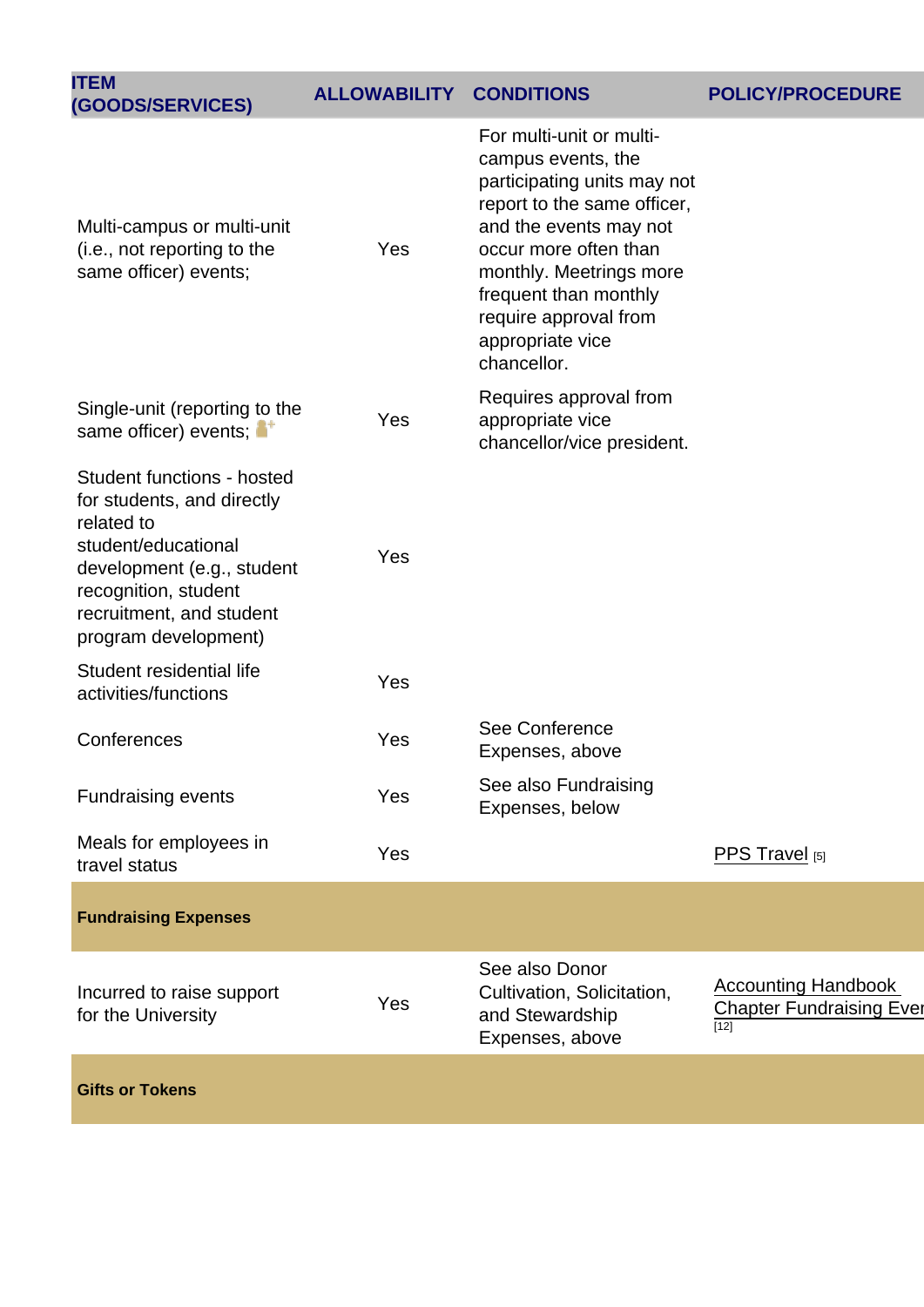| <b>ITEM</b><br>(GOODS/SERVICES)                                                                                          | <b>ALLOWABILITY</b> | <b>CONDITIONS</b>                                                                                                                                                                                                                                                                                                                                                         | <b>POLICY/PROCEDURE</b>                        |
|--------------------------------------------------------------------------------------------------------------------------|---------------------|---------------------------------------------------------------------------------------------------------------------------------------------------------------------------------------------------------------------------------------------------------------------------------------------------------------------------------------------------------------------------|------------------------------------------------|
| For employees,<br>associates, and other<br>individuals (including<br>students), in the form of<br>cash or non-cash items | Yes                 | See Recognition<br>Expenses, below                                                                                                                                                                                                                                                                                                                                        | FPS Recognition and<br>Training <sub>[8]</sub> |
| For supporting<br>organizations as an<br>indication of goodwill or<br>esteem or event-related<br>advertisement           |                     |                                                                                                                                                                                                                                                                                                                                                                           |                                                |
| - Cash (given as a<br>donation)                                                                                          | <b>No</b>           | See Donations, above                                                                                                                                                                                                                                                                                                                                                      |                                                |
| - Non-cash                                                                                                               | Yes                 |                                                                                                                                                                                                                                                                                                                                                                           | FPS Recognition and<br>Training [8]            |
| For donor cultivation,<br>solicitation, and<br>stewardship                                                               |                     | See Donor Cultivation,<br>Solicitation, and<br>Stewardship, above<br>Requires use of<br>advancement/development<br>funds (Fund 36), or use of<br>gift funds (Fund 34<br>SpeedTypes with a Gift<br>Purpose Code 2 of Y,<br>designating that the<br>SpeedType is restricted<br>for purposes including<br>entertainment, donor<br>cultivation, or personnel<br>recruitment). |                                                |
| For employee recruitment                                                                                                 |                     | See Recruiting Costs for<br>Prospective<br>Employees/Students,<br>below                                                                                                                                                                                                                                                                                                   |                                                |
| <b>Internet Connections</b>                                                                                              |                     |                                                                                                                                                                                                                                                                                                                                                                           |                                                |
| Internet connections from<br>a personal location                                                                         | <b>No</b>           | Unless approved on a<br>temporary basis by the<br>appropriate Vice<br><b>President or Vice</b><br><b>Chancellor of Finance or</b><br>her/his designee                                                                                                                                                                                                                     |                                                |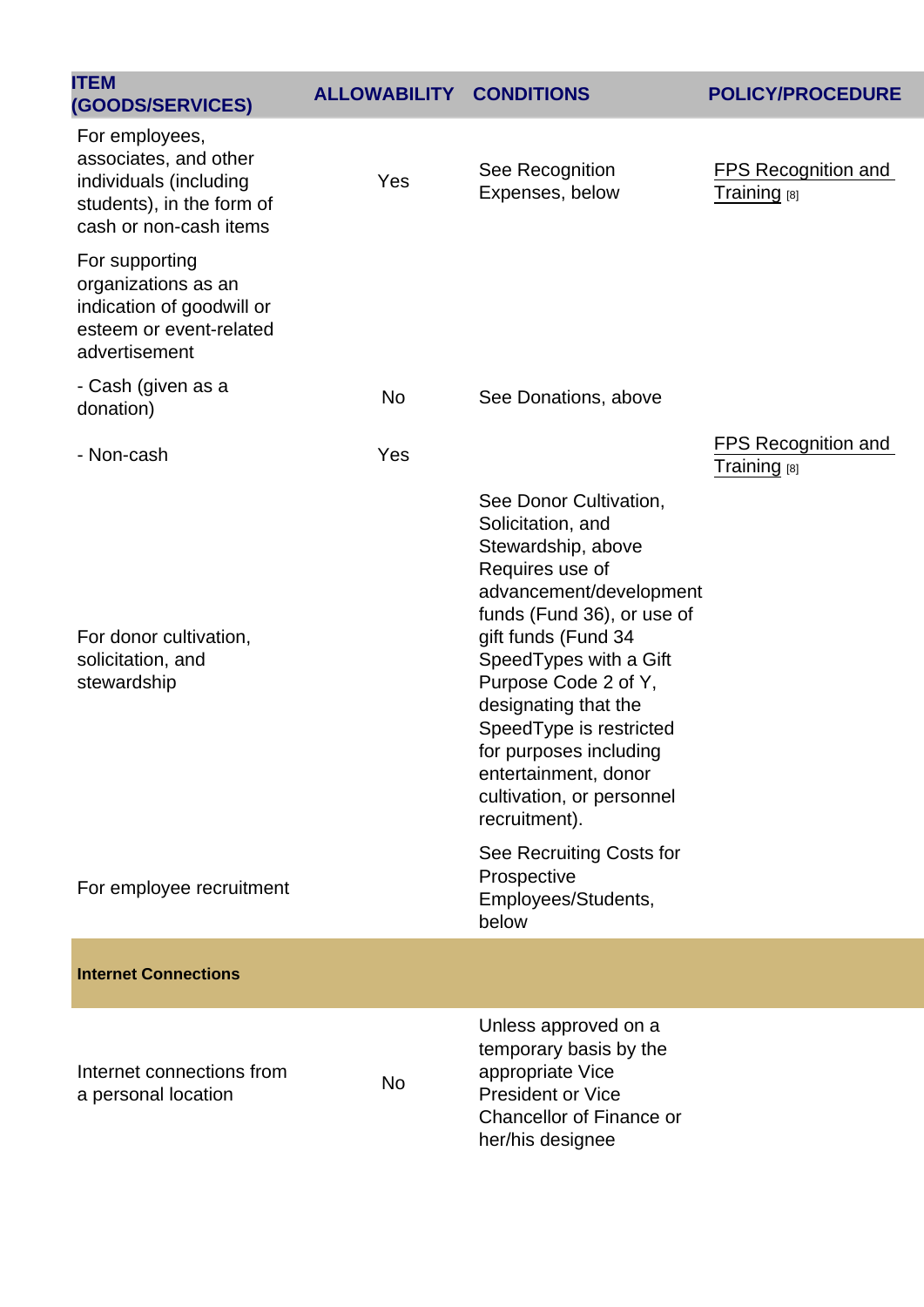| <b>ALLOWABILITY</b> | <b>CONDITIONS</b>                                                                                                                                                                                                                                                            | POLICY/PROCEDURE                                                                        |
|---------------------|------------------------------------------------------------------------------------------------------------------------------------------------------------------------------------------------------------------------------------------------------------------------------|-----------------------------------------------------------------------------------------|
|                     |                                                                                                                                                                                                                                                                              |                                                                                         |
| Yes                 |                                                                                                                                                                                                                                                                              | APS License and<br>Certification Fees,<br>Memberships, or Dues [13]                     |
|                     |                                                                                                                                                                                                                                                                              |                                                                                         |
| Yes                 |                                                                                                                                                                                                                                                                              | <b>Employee Services (ES)</b><br>Procedures Guide, sectio<br>on Moving (Relocation) [14 |
|                     |                                                                                                                                                                                                                                                                              |                                                                                         |
| <b>No</b>           |                                                                                                                                                                                                                                                                              |                                                                                         |
| <b>No</b>           |                                                                                                                                                                                                                                                                              |                                                                                         |
| Yes                 |                                                                                                                                                                                                                                                                              | PPS Travel [5]                                                                          |
| Yes                 | Must define primary work<br>location                                                                                                                                                                                                                                         |                                                                                         |
| No                  |                                                                                                                                                                                                                                                                              |                                                                                         |
| Yes                 | For organizational unit<br>use related to secondary<br>work location parking<br>incurred by employees or<br>for official visitors where<br>there is a contractual<br>obligation. Organizational<br>unit must maintain logs (or<br>equivalent thereof) to<br>demonstrate use. |                                                                                         |
|                     |                                                                                                                                                                                                                                                                              |                                                                                         |

Passports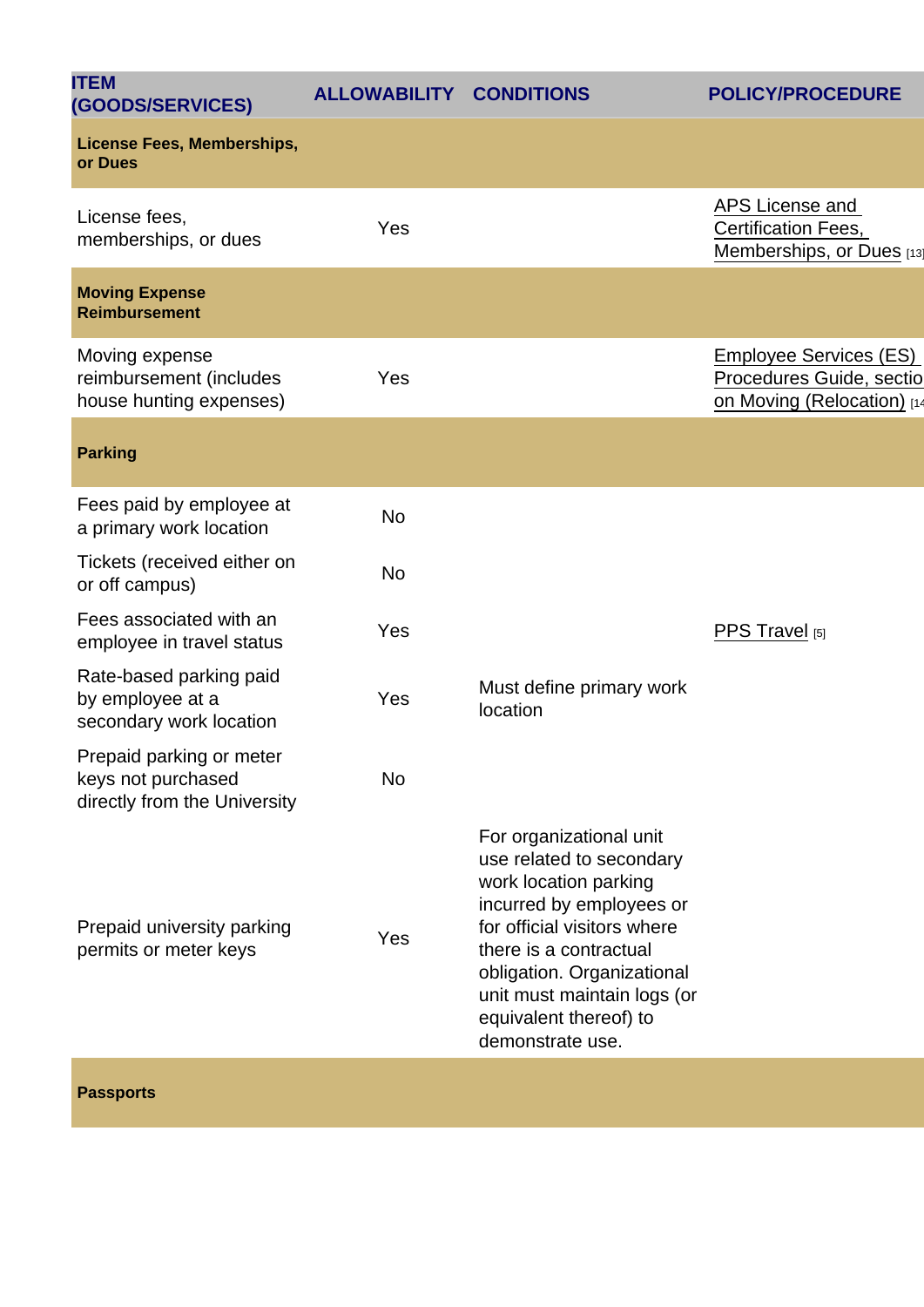| <b>ITEM</b><br>(GOODS/SERVICES)                                                                                                                                                                                            | <b>ALLOWABILITY</b> | <b>CONDITIONS</b>                                                                                                                    | <b>POLICY/PROCEDURE</b>                                                          |
|----------------------------------------------------------------------------------------------------------------------------------------------------------------------------------------------------------------------------|---------------------|--------------------------------------------------------------------------------------------------------------------------------------|----------------------------------------------------------------------------------|
| (to include fees for<br>passport photos, costs of<br>birth/health/identity<br>certificates, and charges<br>for inoculations)                                                                                               | Yes                 | See conditions for Visas,<br>Green Cards, and/or<br>Immigration Fees for entry<br>into U.S. and for Visas for<br>exiting U.S., below |                                                                                  |
| <b>Political Expenses</b>                                                                                                                                                                                                  |                     |                                                                                                                                      |                                                                                  |
| (cash or in-kind<br>contributions to campaigns<br>involving the nomination,<br>retention, or election of any<br>person to any public office,<br>or to urge voters to vote in<br>favor of or against a ballot<br>initiative | <b>No</b>           |                                                                                                                                      | APS Federal Lobbying<br>Activities [15]<br>APS State Lobbying<br>Activities [16] |
| <b>Recognition Expenses</b>                                                                                                                                                                                                |                     |                                                                                                                                      |                                                                                  |
| Awards, rewards, and<br>prizes                                                                                                                                                                                             | Yes                 |                                                                                                                                      | FPS Recognition and<br>Training [8]                                              |
| <b>Staff Appreciation Meals</b><br>(where the approved meal<br>is the award and no<br>separate awards are being<br>given)                                                                                                  | Yes                 |                                                                                                                                      | FPS Recognition and<br>Trainin [8]g<br>FPS Official Functions $[11]$             |
| <b>Recognition Events</b>                                                                                                                                                                                                  | Yes                 | For related Gifts see<br>Flowers, Fruit Baskets,<br>and Greeting Cards and<br>Gifts or Tokens, above                                 | <b>FPS Recognition and</b><br>Training [8]<br>FPS Official Functions [11]        |
| <b>Recruiting Costs</b>                                                                                                                                                                                                    |                     |                                                                                                                                      |                                                                                  |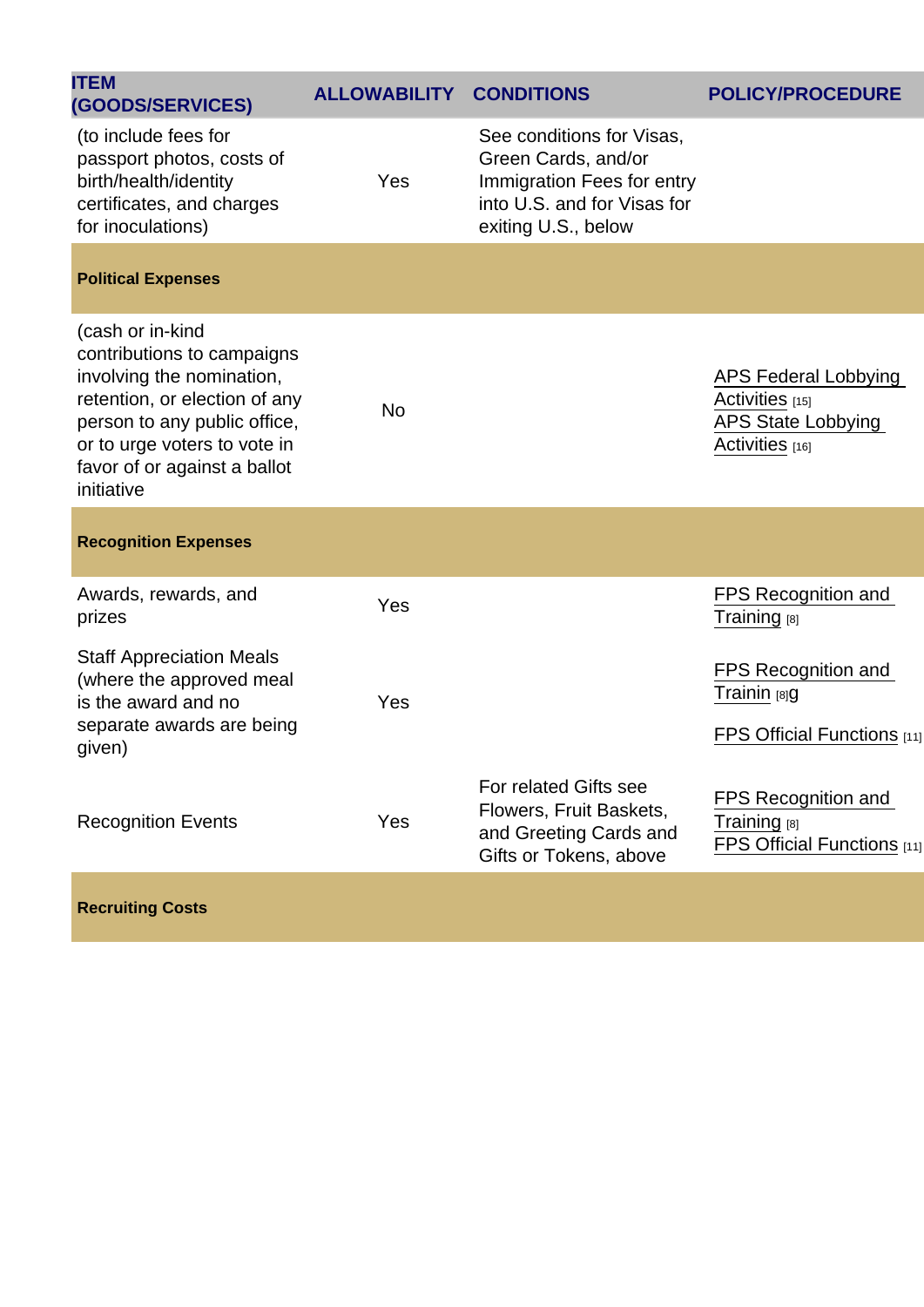| <b>ITEM</b><br>(GOODS/SERVICES)                           | <b>ALLOWABILITY</b> | <b>CONDITIONS</b>                                                                                                                                                                                                                                                                                                                                                        | POLICY/PROCEDURE                                                          |
|-----------------------------------------------------------|---------------------|--------------------------------------------------------------------------------------------------------------------------------------------------------------------------------------------------------------------------------------------------------------------------------------------------------------------------------------------------------------------------|---------------------------------------------------------------------------|
| Recruiting costs for<br>prospective<br>employees/students | Yes                 | Activities must be directly<br>related to work<br>position/field of<br>study/reason for<br>recruitment (exceptions<br>may be authorized by the<br>appropriate officer)<br>For student athletes,<br>athletic policies also apply<br>Reimbursements for<br>family member(s) of the<br>recruit must be approved<br>by the appropriate officer                               | PPS Travel [5]<br>FPS Official Functions [11]                             |
| <b>Reimbursements</b>                                     |                     |                                                                                                                                                                                                                                                                                                                                                                          |                                                                           |
| <b>Reimbursements</b>                                     | Yes                 | As restricted by                                                                                                                                                                                                                                                                                                                                                         | PPS Travel [5]                                                            |
| <b>Retirement Parties</b>                                 |                     |                                                                                                                                                                                                                                                                                                                                                                          |                                                                           |
| <b>Retirement parties</b>                                 | Yes                 | See Recognition<br>Expenses, above                                                                                                                                                                                                                                                                                                                                       | <b>FPS Recognition and</b><br>Training [8]<br>FPS Official Functions [11] |
| <b>Student Recruitment Host</b><br><b>Per Diems</b>       |                     |                                                                                                                                                                                                                                                                                                                                                                          |                                                                           |
| Student recruitment host<br>per diems                     | Yes                 | \$30 per diem is allowed to<br>student hosts to cover<br>costs associated with<br>official recruiting visits for<br>potential students (no<br>receipts required)<br>Requires fully executed<br>agreement between<br>student host and<br>organizational unit,<br>detailing<br>responsibilities/activity<br>dates<br>For student athletes,<br>athletic policies also apply |                                                                           |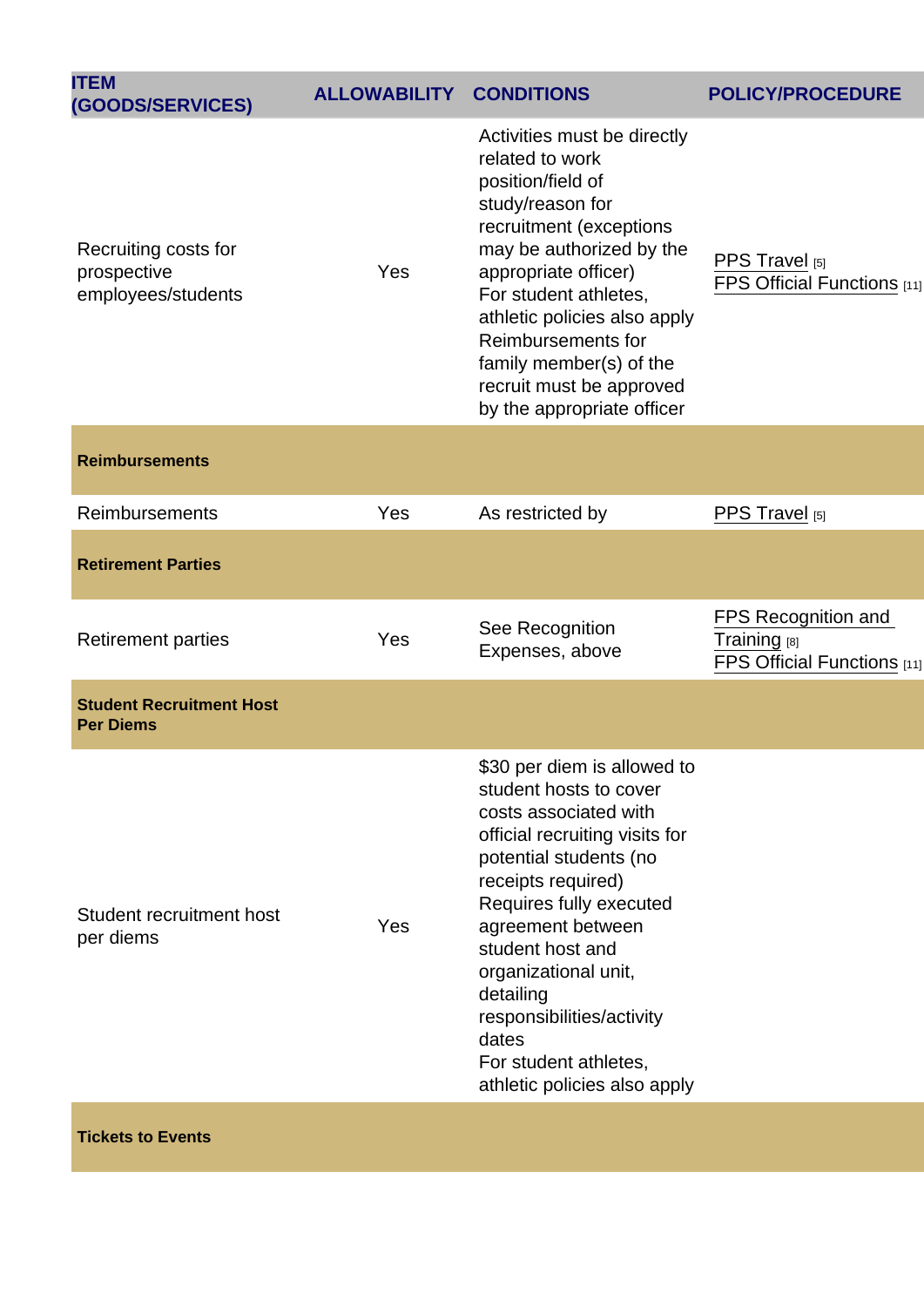| <b>ITEM</b><br>(GOODS/SERVICES)                                               | <b>ALLOWABILITY</b> | <b>CONDITIONS</b>                                                                                                                                                                                                                                                                                                                                                                                                                                                                              | <b>POLICY/PROCEDURE</b>                                 |
|-------------------------------------------------------------------------------|---------------------|------------------------------------------------------------------------------------------------------------------------------------------------------------------------------------------------------------------------------------------------------------------------------------------------------------------------------------------------------------------------------------------------------------------------------------------------------------------------------------------------|---------------------------------------------------------|
| Admission tickets to event,<br>purchased by the University                    | Yes                 |                                                                                                                                                                                                                                                                                                                                                                                                                                                                                                | <b>FPS Official Functions</b> [11]<br>APS Donations [6] |
| Complimentary tickets to<br>university events (provided<br>by the University) | Yes                 | For tickets given as donor<br>cultivation, solicitation,<br>and stewardship, see<br>those expenses, above.<br>Requires use of<br>advancement/development<br>funds (Fund 36), or use of<br>gift funds (Fund 34<br>SpeedTypes with a Gift<br>Purpose Code 2 of Y,<br>designating that the<br>SpeedType is restricted<br>for purposes including<br>entertainment, donor<br>cultivation, or personnel<br>recruitment).                                                                             | <b>FPS Complimentary Ticke</b><br>[9]                   |
| <b>Tips</b>                                                                   |                     |                                                                                                                                                                                                                                                                                                                                                                                                                                                                                                |                                                         |
| Tips                                                                          | Yes                 | For tips on meal service<br>related to Official<br>Functions, the maximum<br>allowable amount is 20%<br>of the final bill (including<br>tax and, if relevant,<br>delivery charge), if the<br>final bill does not already<br>include a tip. If the final bill<br>includes a set amount (of<br>any percentage) for<br>gratuity, then no<br>additional tip may be<br>provided.<br>For tips on ground service<br>transportation and other<br>items related to travel<br>status, see PPS Travel [5] |                                                         |

### Training Expenses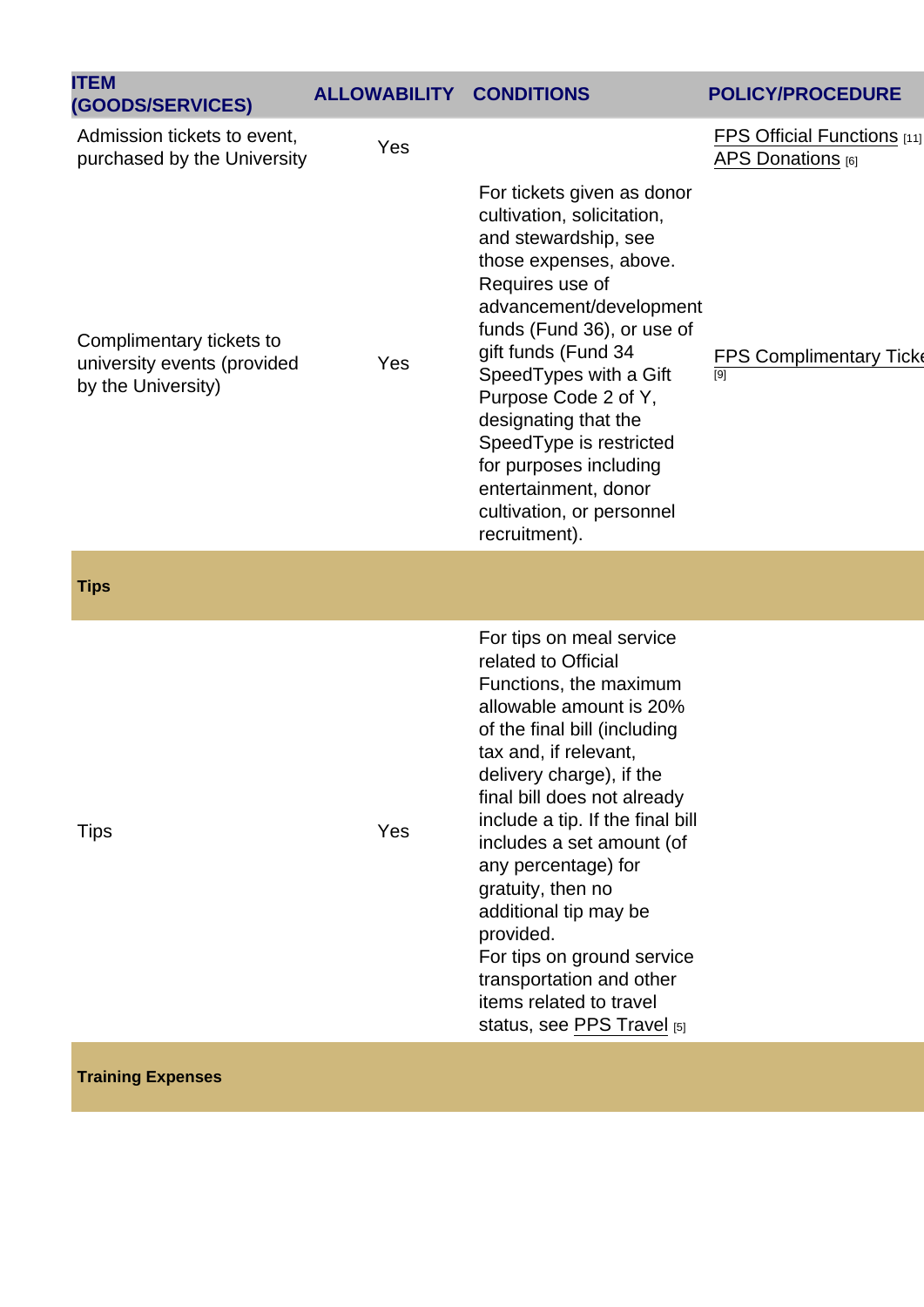| <b>ITEM</b><br>(GOODS/SERVICES)                                                                                                                                                                          | <b>ALLOWABILITY</b> | <b>CONDITIONS</b>                                                                                                                                      | POLICY/PROCEDURE                                                   |
|----------------------------------------------------------------------------------------------------------------------------------------------------------------------------------------------------------|---------------------|--------------------------------------------------------------------------------------------------------------------------------------------------------|--------------------------------------------------------------------|
| Functions or activities that<br>are directly related to<br>university work tasks and<br>their related costs, such as<br>team - building exercises<br>focused on the workplace,<br>and supplies/materials | Yes                 | Training function must<br>have a written agenda<br>Subject matter/focus of<br>activities must be directly<br>related to work<br>environment/work tasks | FPS Recognition and<br>Training [8]<br>FPS Official Functions [11] |
| Non-work-related activities<br>and their related costs,<br>such as sporting league<br>registrations/fees and team<br>uniforms                                                                            | No.                 |                                                                                                                                                        |                                                                    |
|                                                                                                                                                                                                          |                     |                                                                                                                                                        |                                                                    |

(e.g., provided by campus police or facilities management office for use at work, or by organizational unit for use at a conference or other event)

Uniforms and Work Clothes

Yes

Reported as wages to the employee unless employee is required to wear the uniform while conducting official university business for the organizational unit, and the uniform is not suitable for everyday wear. Note: Uniforms resembling everyday wear will not be reported as wages if the individual value is less than \$75 or if the organizational unit prohibits the employee from wearing the uniform for personal use

Visas, Green Cards, and/or Immigration Fees for entry into U.S.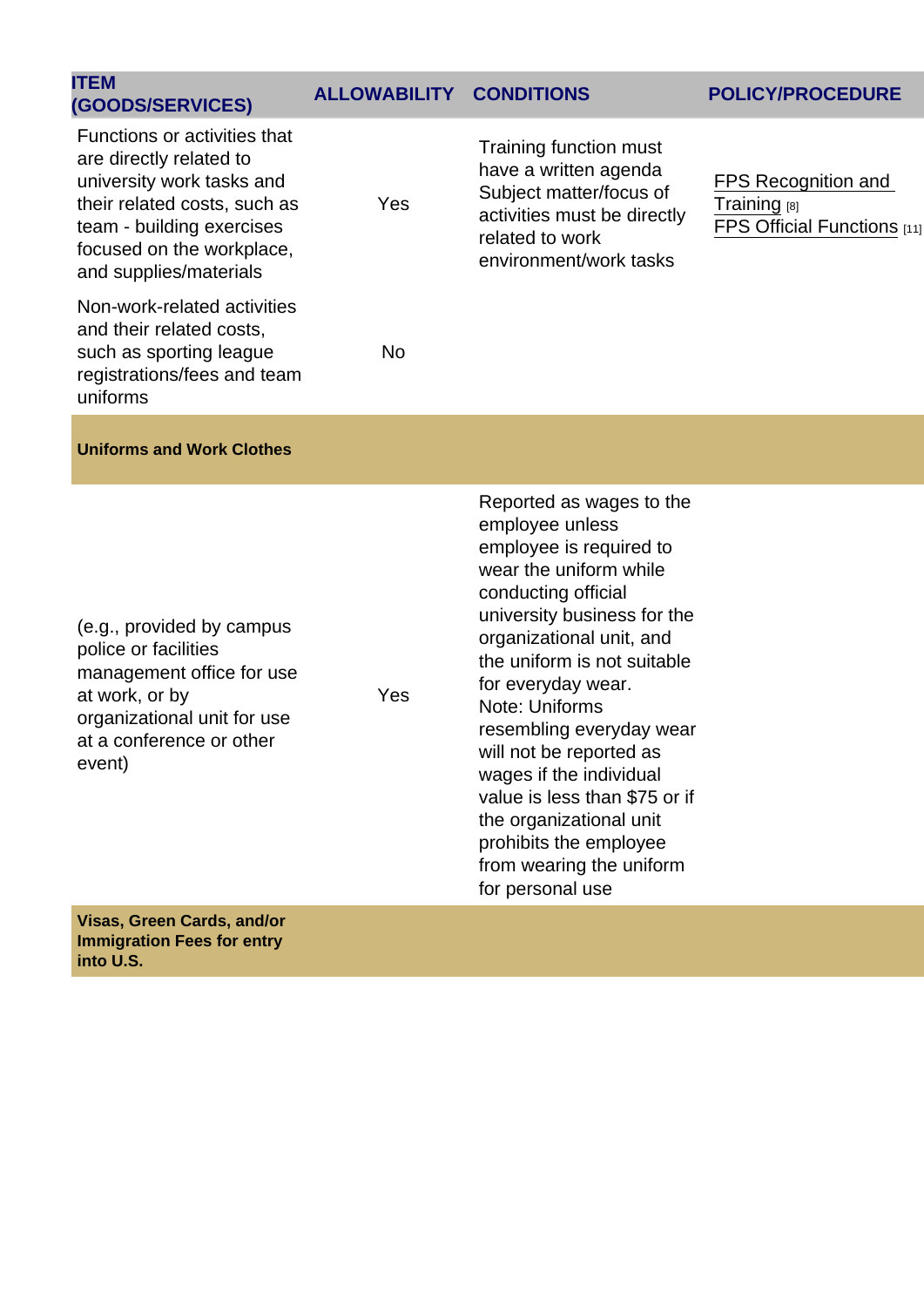| <b>ITEM</b><br>(GOODS/SERVICES) | ALLOWABILITY CONDITIONS | <b>POLICY/PROCEDURE</b> |
|---------------------------------|-------------------------|-------------------------|
|                                 |                         |                         |

Fees for permits/documents as required by students, scholars, researchers, or employees in order to conduct necessary university study/work and where there is a direct employment requirement by the U.S. Department of Homeland Security to obtain the permit/document (to include fees for passport/visa photos, foreign country exit fees, costs of birth/health/identity certificates, charges for inoculation/medical test...not to include ancillary costs such as charge for doctor's office visit)

Fees for permits/documents required for immediate family members of students, scholars, researchers, or employees

Visas for exiting U.S. .

Yes

Must be approved by the appropriate officer All documents must be approved by the campus international student and scholar services office.

All documents must be approved by the campus international student and scholar services office

> [Employee Services \(ES\)](https://www.cu.edu/docs/moving-expense-worksheets)  Procedures Guide, sectio [on Moving \(Relocation\)](https://www.cu.edu/docs/moving-expense-worksheets) [14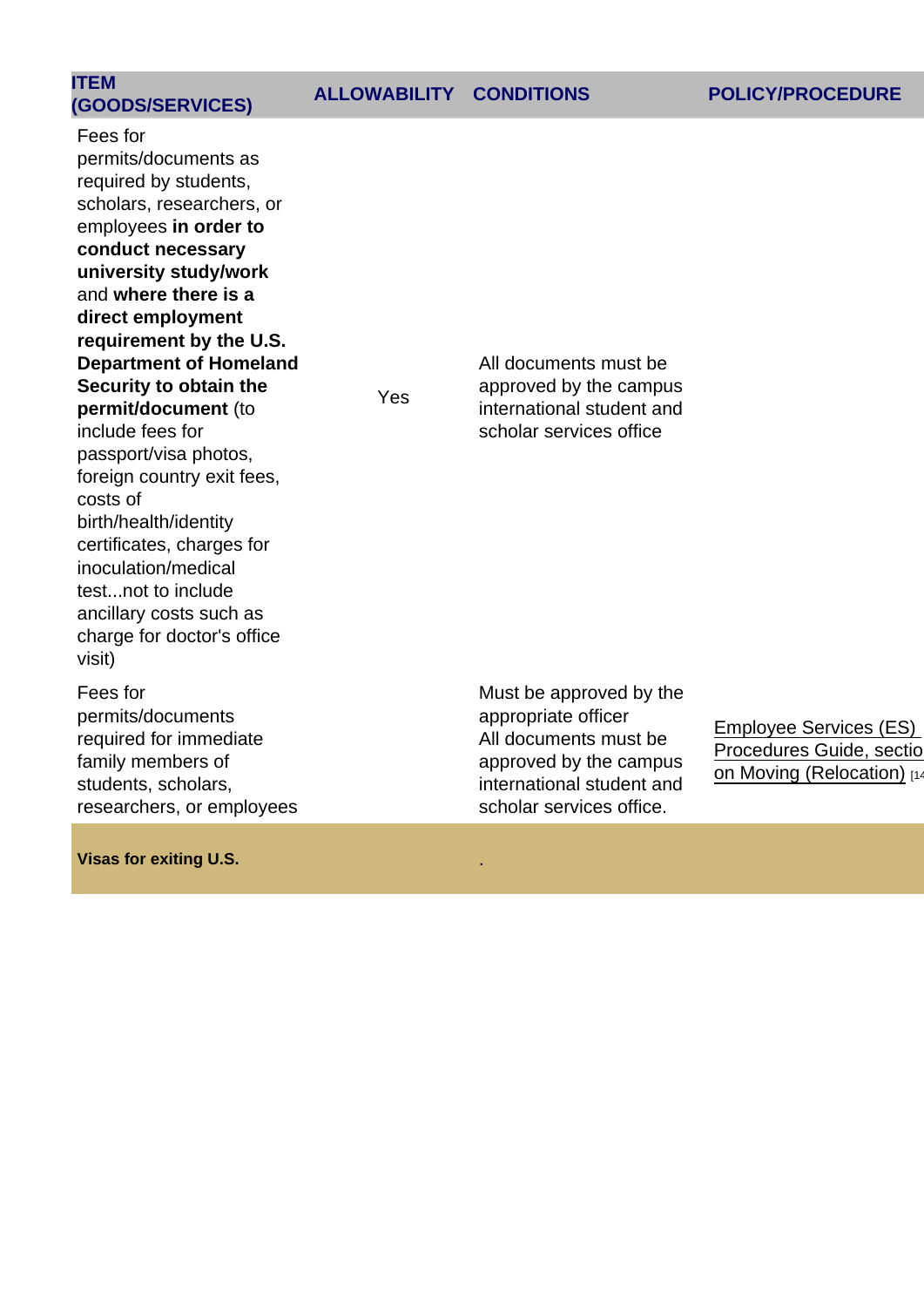| <b>ITEM</b><br>(GOODS/SERVICES)                                                                                                  | <b>ALLOWABILITY</b> | <b>CONDITIONS</b>                                                                                                                                                                                                                                                                                                                                                                                                     | <b>POLICY/PROCEDURE</b> |
|----------------------------------------------------------------------------------------------------------------------------------|---------------------|-----------------------------------------------------------------------------------------------------------------------------------------------------------------------------------------------------------------------------------------------------------------------------------------------------------------------------------------------------------------------------------------------------------------------|-------------------------|
| Includes fees for visa<br>photos, costs of<br>birth/health/identity<br>certificates, and charges<br>for inoculation/medical test | Yes                 | Ancillary costs included<br>only if required as a<br>condition of passport,<br>visa, and/or sponsored<br>research and such<br>examination could not be<br>obtained at a university<br>facility.<br>Transportation costs to<br>passport/visa-issuing<br>office included only if<br>employee traveler's<br>presence at that office is<br>required and the office is<br>outside employee's<br>primary work location area | PPS Travel [5]          |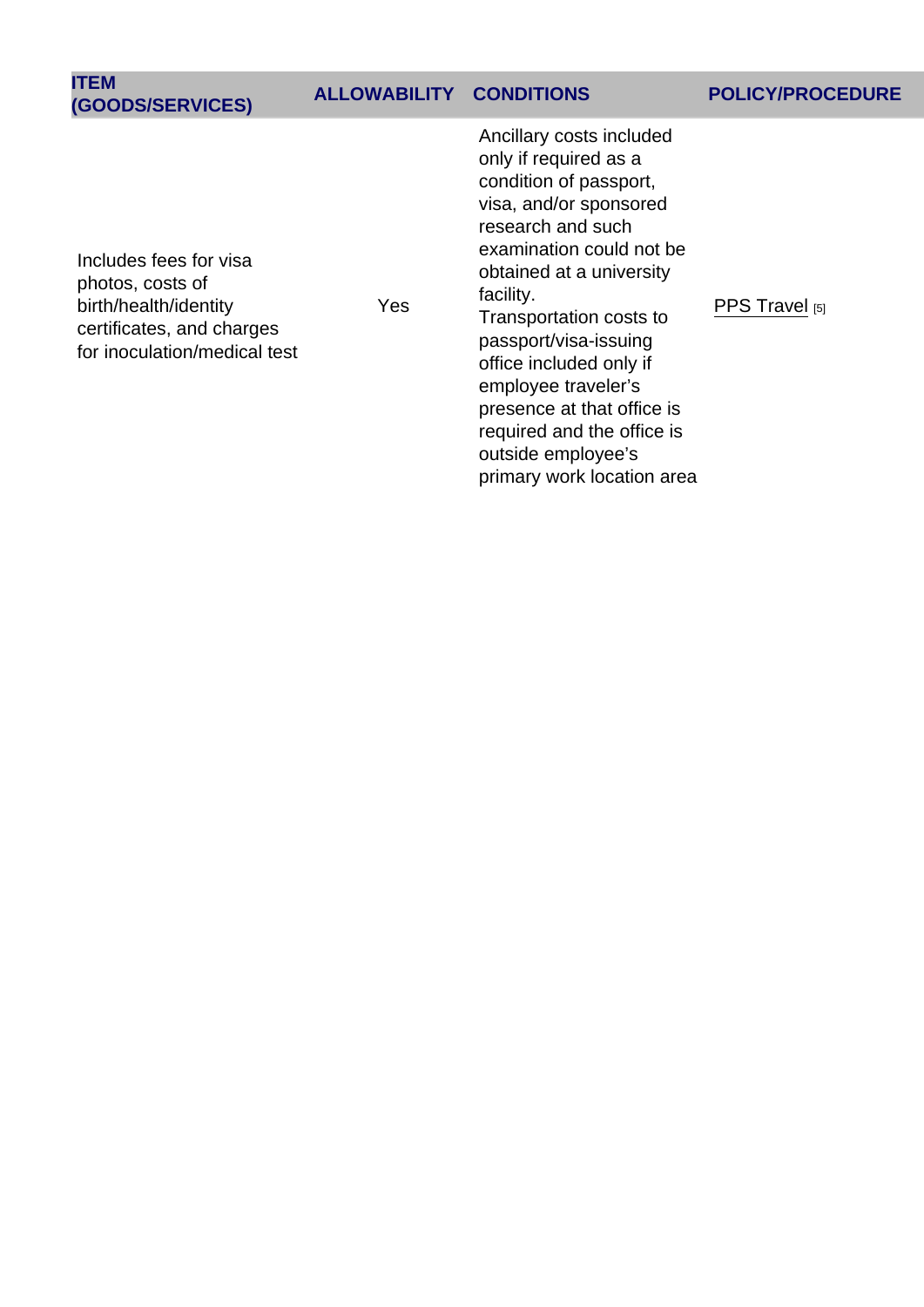#### **Exceptions**

Unless approved by the Associate Vice President & University Controller, there are no exceptions to this procedural statement. Requests for exceptions must be submitted through the [campus controller's office.](https://www.cu.edu/controller/campus-controllers-finance-offices) [17]

Revision Log

Updates 10/25/21: noted that donor cultivation expenses are allowed -- not only with advancement/development funds (Fund 36) -- but also with certain gift funds (Fund 34 SpeedTypes with a Gift Purpose Code 2 of Y, designating that the SpeedType is restricted for purposes including entertainment, donor cultivation, or personnel recruitment); clarified that flowers/token gifts can be purchased if in compliance with Recognition & Training procedures

Updates 10/1/2021: clarified single-unit meetings with food; clarified participation of employee spouses/partners at official function events; clarified token gifts in flowers/fruit baskets section; added employee parents to immediate family member list for flowers.

Supersedes [PSC Procedural Statement Sensitive Procedures](https://www.cu.edu/psc/policies/psc-procedural-statement-sensitive-expenses) [18] dated 4/14/2021

Have a question or feedback?

## [Questions & Feedback](https://www.cu.edu/controller/forms/questions-feedback-0) [19]

#### Feedback or Question \*

Your Email Address

Submit

#### Groups audience: **Controller**

Source URL: https://www.cu.edu/controller/procedures/finance-procedural-statements/finance-proceduralstatement-sensitive-expenses

Links

[1] https://www.cu.edu/controller/procedures/finance-procedural-statements/finance-procedural-statementsensitive-expenses

[2] https://www.cu.edu/ope/aps/4015

[3] https://www.cu.edu/ope/aps/4018

[4] https://www.cu.edu/psc-procedural-statement-travel

[5] https://www.cu.edu/psc/psc-procedural-statement-travel